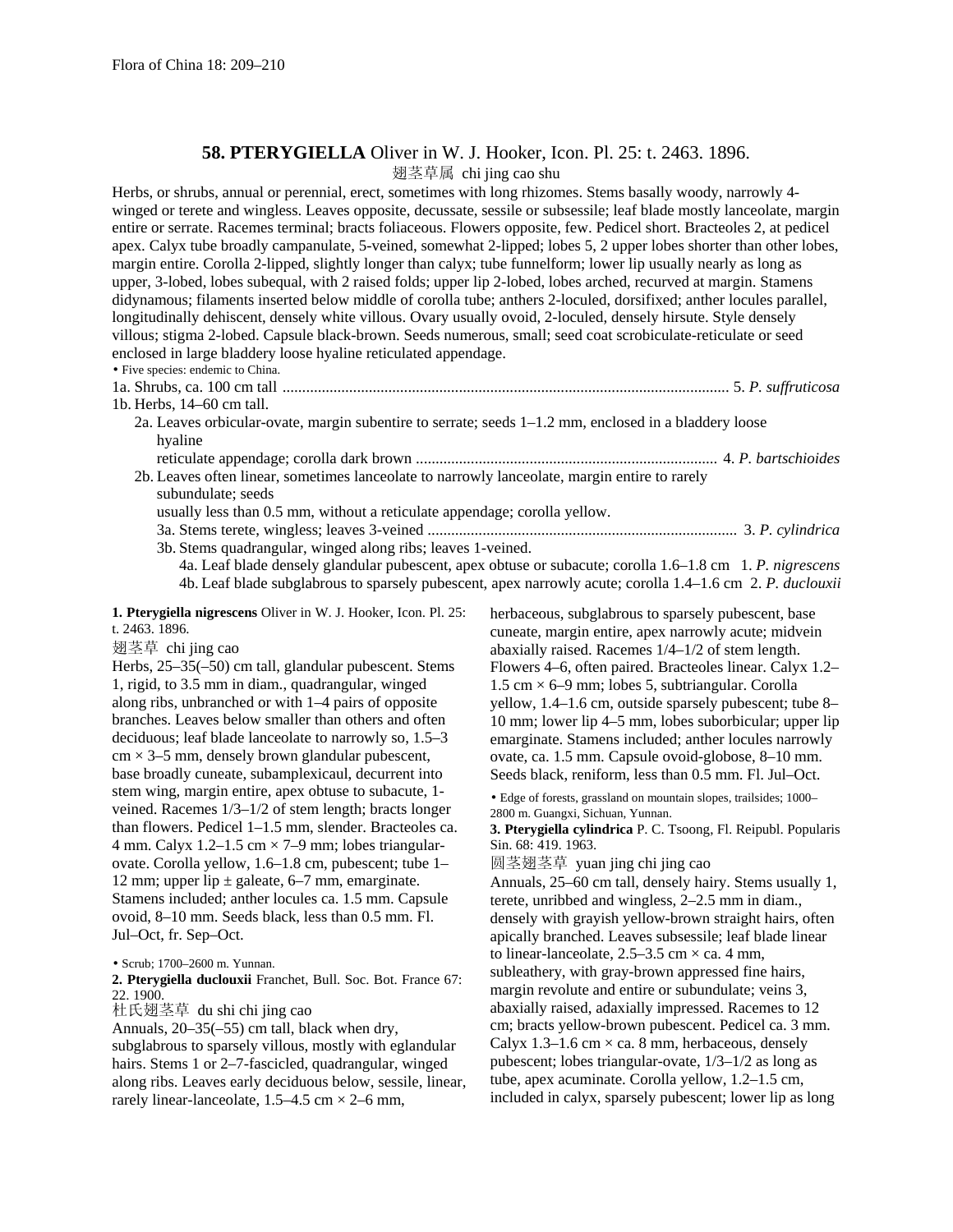as or slightly shorter than upper lip; lobes ovate-oblong, ca. 1.5 mm, yellow-brown hirsute. Style ca. 8 mm; stigma ovate. Capsule ovoid-globose, ca. 8 mm. Fl. Sep–Oct, fr. Oct–Nov.

• Grassland, mountain slopes; 1800–2100 m. Sichuan (Muli Zangzu Zizhixian), Yunnan.

**4. Pterygiella bartschioides** Handel-Mazzetti, Anz. Akad. Wiss. Wien, Math.-Naturwiss. Kl. 60: 186. 1923. 齿叶翅茎草 chi ye chi jing cao Annuals or perennials, 14–50 cm tall, black when dry, hairy, glabrescent. Stems 1, quadrangular to narrowly 4-winged, unbranched or with 1 or 2 branches, apically glandular pubescent. Leaves subsessile; lower leaves orbicular-ovate, smaller than upper leaves, margin subentire to serrulate; upper leaves broadly ovate to rhomboid-ovate,  $1-2.5 \times 0.7-1.2$  cm, margin excluding basal portion serrate; veins 5–7, palmate. Racemes to 12 cm. Pedicel ca. 3 mm, densely glandular hairy. Calyx 0.8–1.4 cm, densely glandular hairy; lobes subtriangular. Corolla dark brown, 1.6–1.8 cm, exserted from calyx, outside densely glandular hairy; lower lip 2–3 mm, lobes oblong and equal; upper lip emarginate. Capsule ovoid, ca. 1 cm. Seeds black-brown, oblongovoid, 1–1.2 mm, enclosed in a large, bladdery, loose, hyaline reticulate appendage ca.  $2.2 \times 1$  mm, base with a narrow caruncle ca. 0.3 mm, apex beaked. Fl. Aug– Sep, fr. Sep–Oct.

• Thickets, grassy fields; 2700–3400 m. NW Yunnan. This species may well be conspecific with *Xizangia serrata* Hong, but adequate flowering material is needed before a final decision can be made. If conspecific, the species should be transferred to *Xizangia*. **5. Pterygiella suffruticosa** D. Y. Hong, Novon 6: 372. 1996. 川滇翅茎木 chuan dian chi jing mu Shrubs, ca. 1 m tall. Stems terete, ca. 5 mm in diam., shoots densely pilose. Leaves sessile, linear-elliptic, 3–  $5 \times 0.3$ –1 cm, densely puberulent, base cuneate, margin entire, apex acute. Lower bracts similar to upper leaves, gradually decreasing in size upward. Pedicel to 3 mm, pilose. Calyx 1.3–1.5 cm, puberulent, lobed to middle; lobes subulate-deltoid. Corolla yellow or pale pink, ca. 2 mm longer than calyx; middle lobe of lower lip acute at apex, lateral lobes lanose in 2 vertical patches and apex rounded; upper lip galeate, margin entire. Ovary ellipsoid. Style hairy.

• Ravines; 1400–2000 m. Yunnan (Lijiang Naxizu Zizhixian), Sichuan (Muli Zangzu Zizhixian).